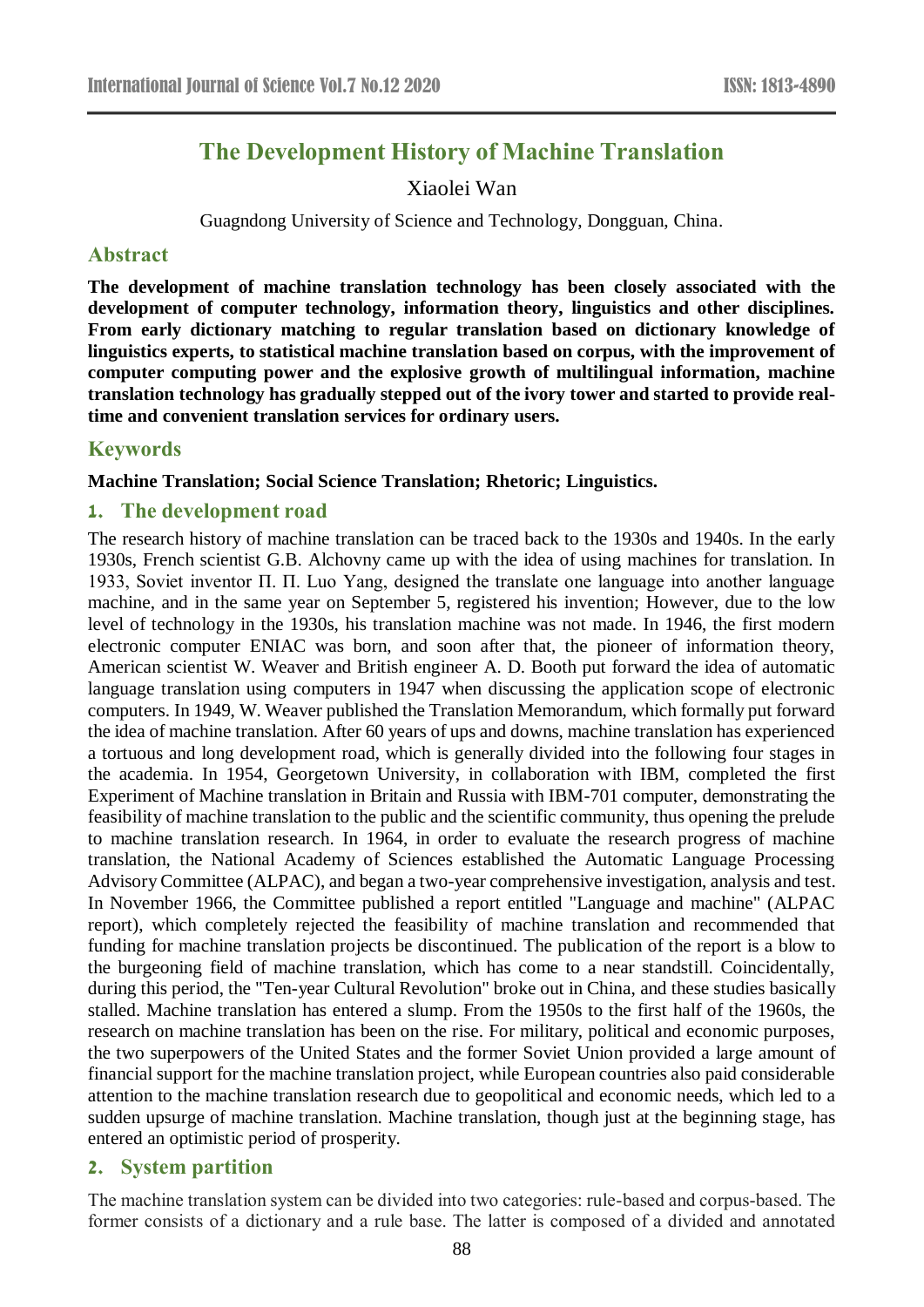corpus, which requires neither dictionaries nor rules, and is dominated by statistical laws. Machine translation system develops with the rise of corpus linguistics. Most of the world's machine translation systems adopt rule-based strategies, which are generally divided into grammatical, semantic, knowledge-based and intelligent types. Different types of machine translation systems consist of different components. In the abstract, the processing of all MACHINE translation systems includes the following steps: the analysis or understanding of the source language, the transformation in a plane of the language, and the generation of the target language according to the rules of the target language structure. The technical difference is mainly in the transformation plane.

#### **3. Type words**

From the machine translation experiment of Georgetown University to the system of the late 1950s, it basically belongs to this kind of machine translation system. Their characteristics are as follows: (1) The establishment of a bilingual dictionary is centered on the transformation of vocabulary. In translation, the purpose of sentence processing is to determine the corresponding equivalent words in the target language; If one word of the source language corresponds to several words of the target language, the machine translation system itself cannot decide which one to choose, but can only output all possible choices; Language and program are not divided, the rules of grammar and the algorithm of the program mixed together, the algorithm is the rule. Due to the above characteristics of the first type of machine translation system, the quality of its translation is extremely poor. Moreover, the design of such a system is a very trivial and complicated work, and there is no room for expansion after the system is designed, and the modification affects the whole body, causing great difficulties to the improvement of the system. The research focuses on morphology and syntax, which are represented by the above irrelevant grammars. Most of the early systems belong to this type. The grammatical system consists of three parts: source-language analysis mechanism, source-languageto-target language conversion mechanism and target-language generation mechanism. The source text analysis mechanism analyzes the input source text, which can be divided into lexical analysis, grammatical analysis and semantic analysis. This analysis gives you some form of internal representation of the source text. The transformation mechanism is used to transform an internal representation that is relatively independent of the surface expression of the source text into an internal representation corresponding to the target language. Target language generation mechanism realizes the transformation from internal representation of target language to surface structure of target language. Most of the machine translation systems established since the 1960s are of this type. Their characteristics are as follows: (1) To put syntactic research in the first place, first use coded structural marks to represent the structure of the sentence in the original language, then convert the structural marks of the original language into the structural marks of the target language, and finally constitute the output sentence of the target language; (2) For polysemous words, special treatment must be carried out, according to the context to choose the appropriate meaning, not allowed to list a number of translated words package; (3) grammar and algorithm separately, under certain conditions, the syntax is within the limits of a certain category, can make the grammar by a given algorithm to calculate, and can be described by the given algorithm for the corresponding formula, so don't change the transformation algorithm can also be in syntax, in this way, the grammar you can write and modify the algorithm. The type 2 machine translation system is a step ahead of the type 1 machine translation system in terms of both the quality of translation and the convenience of use.

#### **4. Semantics**

The research focuses on the introduction of semantic feature information in the process of machine translation, represented by the semantic grammar proposed by Burtop and the case framework grammar proposed by Charles Fillmore. Various theories and methods of semantic analysis mainly solve the unification of form and logic. By using the rules of semantic segmentation, the input source text is segmented into several related semantic elements. Then according to the rules of semantic transformation, such as keyword matching, find out the corresponding semantic internal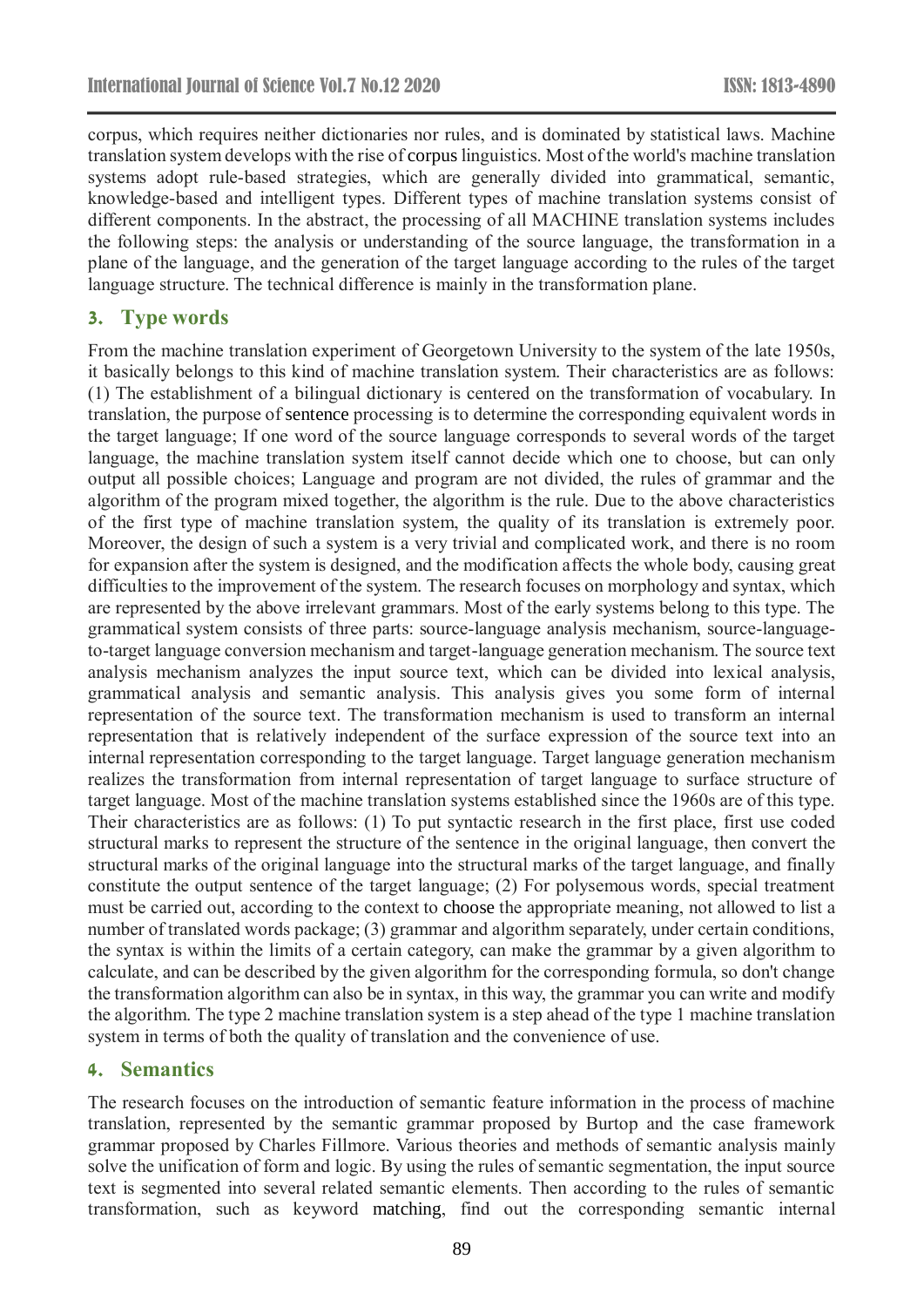representation of each semantic component. By testing the relationship among the semantic elements, the system establishes the logical relationship among them and forms the semantic representation of the whole text. The processing is mainly achieved by looking up the semantic dictionary. Semantic representation is generally lattice framework or concept dependency representation. Finally, the translation system interprets the intermediate semantic representation to form the corresponding translation.

Since the 1970s, some machine translators have put forward a semantic third type of machine translation system. After introducing semantic plane, requires some substantial change in the aspect of language description, because in a predominantly syntactic machine translation system, is the smallest translation unit in the word, one of the largest translation unit is a single sentence, the algorithm of machine translation only consider automatic processing of a sentence, without regard to belong to different sentences of the connection between the word and the word. Type 3 machine translation systems must consider problems beyond the scope of sentences. In addition to sememes, words, phrases, and sentences, they must also study paragraphs and chapters larger than sentences. In order to establish the third type of machine translation system, linguists need to study semantics deeply, mathematicians need to develop the algorithm of semantic representation and semantic processing, and in the aspect of programming, they also need to consider the characteristics of semantic processing.

## **5. The knowledge**

The goal is to equip machines with human knowledge to achieve understanding-based translation systems, represented by the knowledge-based machine translation system proposed by Tomita. Knowledge-based MACHINE translation system uses a large semantic knowledge base to transform source text into intermediate semantic representation, and then uses professional knowledge and daily knowledge to refine it, and finally converts it into one or more translation outputs. The goal is to use the latest achievements of artificial intelligence to realize multi-path dynamic selection and automatic recombination of knowledge base, and to transform different sentences on different planes. In this way, grammar, semantics and common sense can be connected into an organic whole, which can not only inherit the advantages of the traditional system, but also realize the function of self-growth of the system. This type of system is represented by the IMT/EC system developed by the Institute of Computing Technology of the Chinese Academy of Sciences.

## **6. Statistics-based editing**

The general machine translation system Based on corpus-based is the machine translation Based on statistics. Because this field is a new force, statistics is statistical parallel Corpus, and many different statistical models are derived from it. Unlike the rule-based machine translation system, which is composed of a dictionary and a grammar rule base, the corp-based machine translation system takes the application of corpus as the core and consists of divided and annotated corpora to form the knowledge base. Corpus-based methods can be divided into statistics-based methods and examplebased methods.

#### **7. Statistics-based machine translation**

The statistics-based machine translation approach regards machine translation as a process of information transmission and uses a channel model to interpret machine translation. According to this idea, the translation from source language sentences to target language sentences is a matter of probability. Any target language sentence may be a translation of any source language sentence, but with different probabilities. The task of machine translation is to find the sentence with the highest probability. The concrete method is to regard translation as the decoding process of translating the original text into the translation through the model. Therefore, statistical machine translation can be divided into the following problems: model problems, training problems, decoding problems. The socalled model problem is to build a probabilistic model for machine translation, that is, to define the